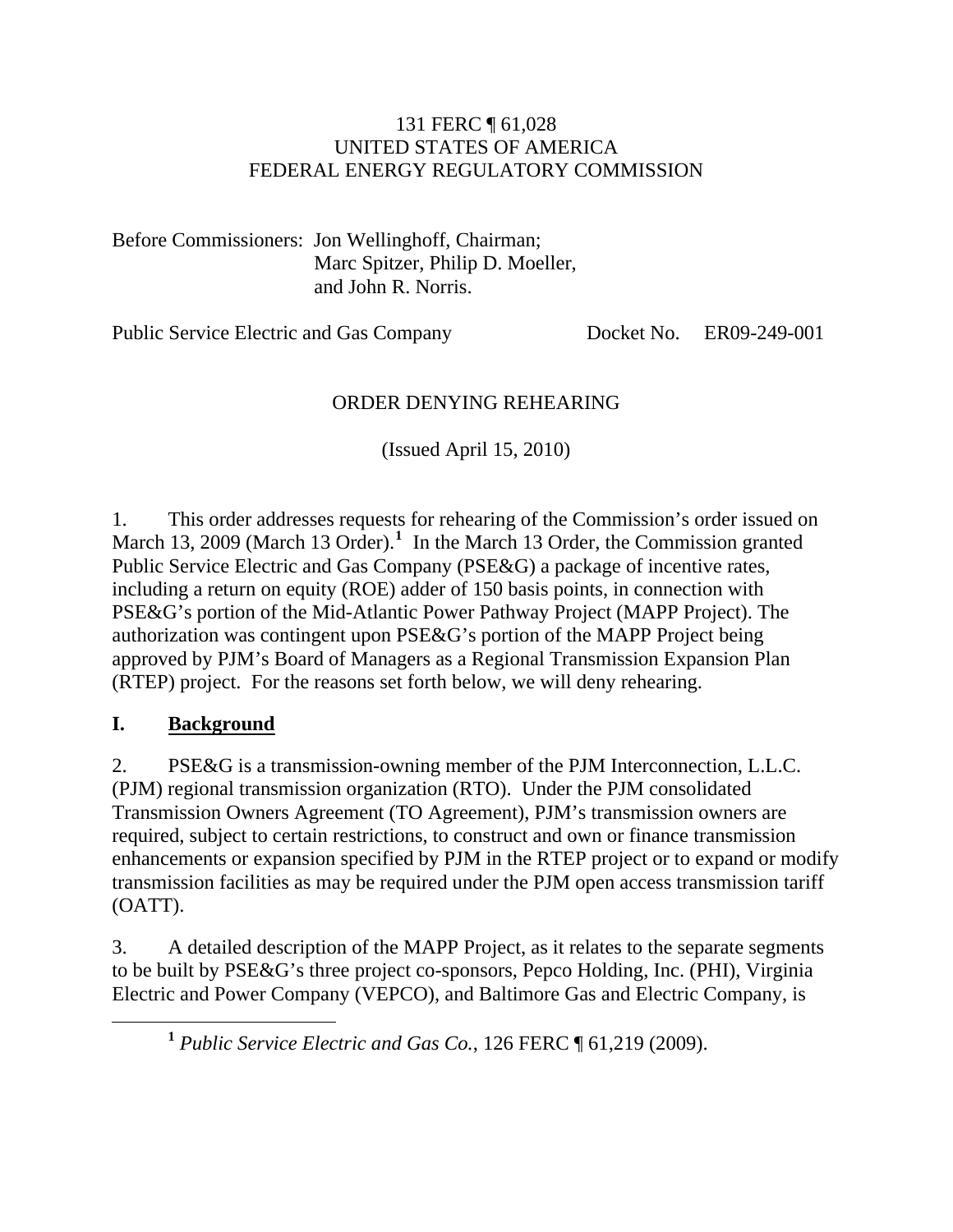included in *Pepco Holding, Inc.*, 125 FERC ¶ 61,130, at P 3-9 (2008), *reh'g pending* (*PHI Rate Incentive Order*), *Virginia Electric and Power Co.*, 124 FERC ¶ 61,207, at P 5-7 (2008), *reh'g pending* (*VEPCO Rate Incentive Order*), and *Baltimore Gas and Electric Co.*, 127 FERC ¶ 61,201, at P 5-7 (2009), *order on reh'g*, 130 FERC ¶ 61,210 (2010). The MAPP Project is a planned 230-mile, 500 kV transmission line between northern Virginia and southern New Jersey undertaken for reliability purposes. PSE&G's portion of the MAPP Project is expected to cost about \$150 million and involves constructing a 4-10 mile transmission line terminating at the Salem and Hope Creek Switching Stations in southern New Jersey.

4. On November 3, 2008, as supplemented on November 5, 2008 and January 12, 2009, PSE&G requested authorization, pursuant to sections 205 and 219 of the Federal Power Act (FPA)<sup>[2](#page-1-0)</sup> and Order No. 679,<sup>[3](#page-1-1)</sup> to recover, in PSE&G's formula rate,<sup>[4](#page-1-2)</sup> a 150 basis-point ROE transmission rate incentive as applicable to PSE&G's portion of the MAPP Project. PSE&G also requested authority to recover 100 percent of all prudentlyincurred development and construction costs if the MAPP Project is abandoned or cancelled for reasons beyond PSE&G's control. In addition, PSE&G requested authority to assign its project authorizations to an affiliate, if PSE&G so chooses.

5. As further detailed below, the Commission granted all of the requested authorizations, based upon the finding that PSE&G satisfied the criteria set forth in sections 205 and 219 of the FPA and Order No. 679, and contingent upon PSE&G's portion of the MAPP Project being approved by PJM's Board of Managers as a RTEP project.

## **II. Rehearing Requests**

6. On April 13, 2009, the Maryland Public Service Commission (Maryland Commission) and the Maryland Office of People's Counsel (People's Counsel) filed requests for rehearing of the March 13 Order.

7. On April 28, 2009, PSE&G filed an answer to the rehearing requests.

<span id="page-1-2"></span><span id="page-1-1"></span>**<sup>3</sup>** *Promoting Transmission Investment through Pricing Reform*, Order No. 679, FERC Stats. & Regs. ¶ 31,222, *order on reh'g*, Order No. 679-A, FERC Stats. & Regs. ¶ 31,236 (2006), *order on reh'g*, 119 FERC ¶ 61,062 (2007).

**<sup>4</sup>** *See* Schedule H-10A, Attachment 7, of the PJM OATT.

<span id="page-1-0"></span>**<sup>2</sup>** 16 U.S.C. §§ 824d and 824s (2006).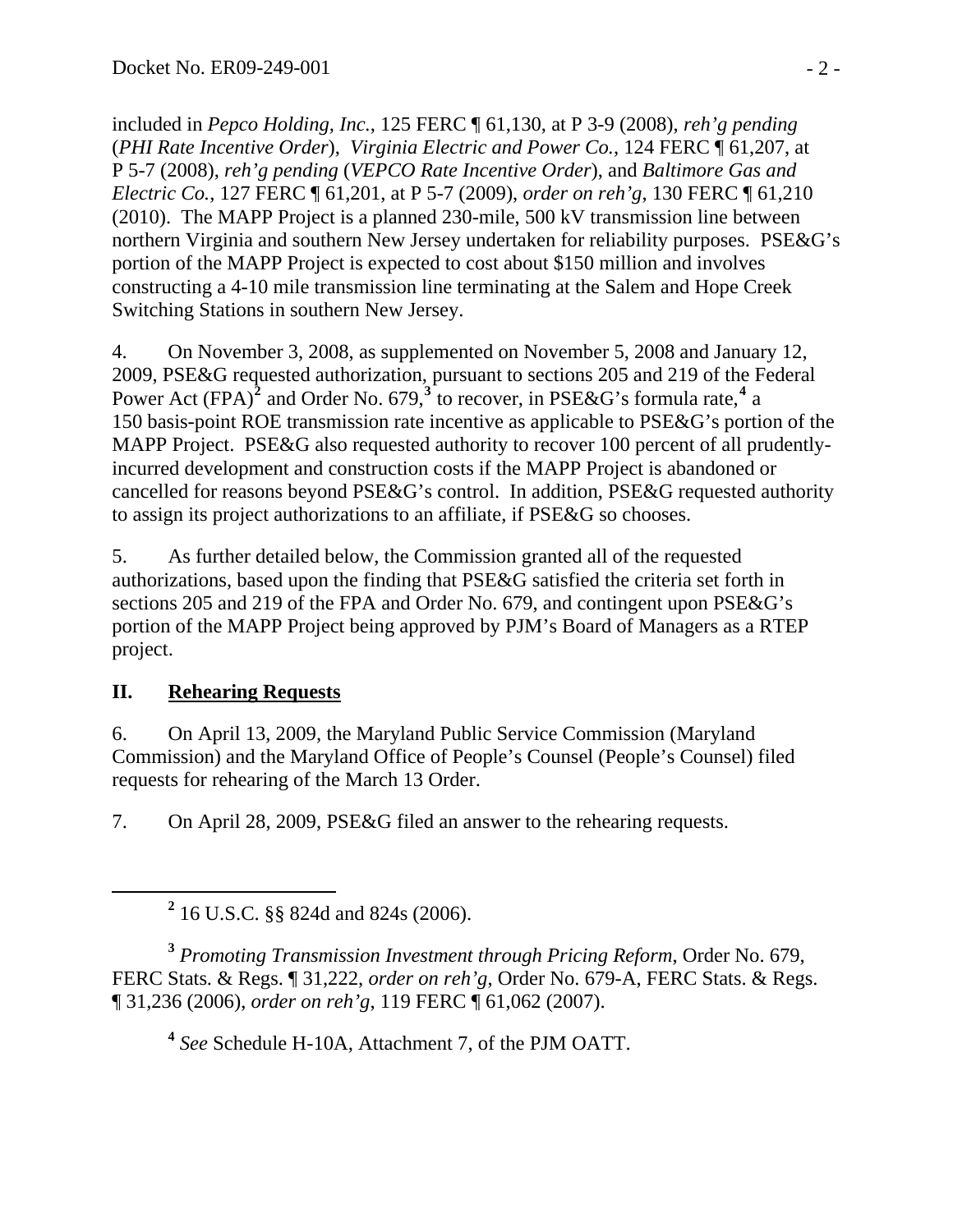#### **III. Discussion**

## **A. Procedural Matters**

8. As an initial matter, we note that People's Counsel adopts by reference all of the Maryland Commission's rehearing arguments. Hence, we will refer to only the Maryland Commission's rehearing request; our discussion of it effectively addresses People's Counsel's rehearing request.

9. Rule 213(a)(2) of the Commission's Rules of Practice and Procedure, 18 C.F.R. § 385.213(a)(2) (2009), prohibits an answer to a request for rehearing unless otherwise ordered by the decisional authority. Accordingly, we will reject PSE&G's answer.

## **B. Section 219 Requirement to Ensure Reliability or Relieve Congestion**

10. Section 219 of the FPA directs the Commission to establish, by rule, incentivebased rate treatments to promote capital investment in transmission infrastructure. Order No. 679, which the Commission issued pursuant to section 219, sets forth the criteria by which a public utility may obtain transmission rate incentives.

11. Order No. 679 requires that an applicant seeking incentive rate treatment for transmission infrastructure investment demonstrate that the facility for which it seeks an incentive either ensures reliability or reduces the cost of delivered power by reducing transmission congestion.**[5](#page-2-0)** Order No. 679 establishes a rebuttable presumption that the standard is met if: (i) the transmission project results from a fair and open regional planning process that considers and evaluates projects for reliability and/or congestion and is found to be acceptable to the Commission; or (ii) a project has received construction approval from an appropriate state commission or state siting authority.**[6](#page-2-1)**

## **1. March 13 Order**

12. In the March 13 Order, the Commission applied the rebuttable presumption to the MAPP Project in its entirety, stating that each portion of the MAPP Project is dependent on the other to achieve the reliability and congestion relief benefits attributable to the

<span id="page-2-0"></span> $\frac{5}{18 \text{ C.F.R. } § 35.35(i) (2009).}$ 

<span id="page-2-1"></span>**6** Order No. 679-A, FERC Stats. & Regs. ¶ 31,236 at P 58. Order No. 679-A further clarifies the operation of this rebuttable presumption by noting that the authorities and/or processes on which it is based (i.e., a regional planning process, a state commission, or siting authority) must, in fact, consider whether the project ensures reliability or reduces the cost of delivered power by reducing congestion. *Id.* P 49.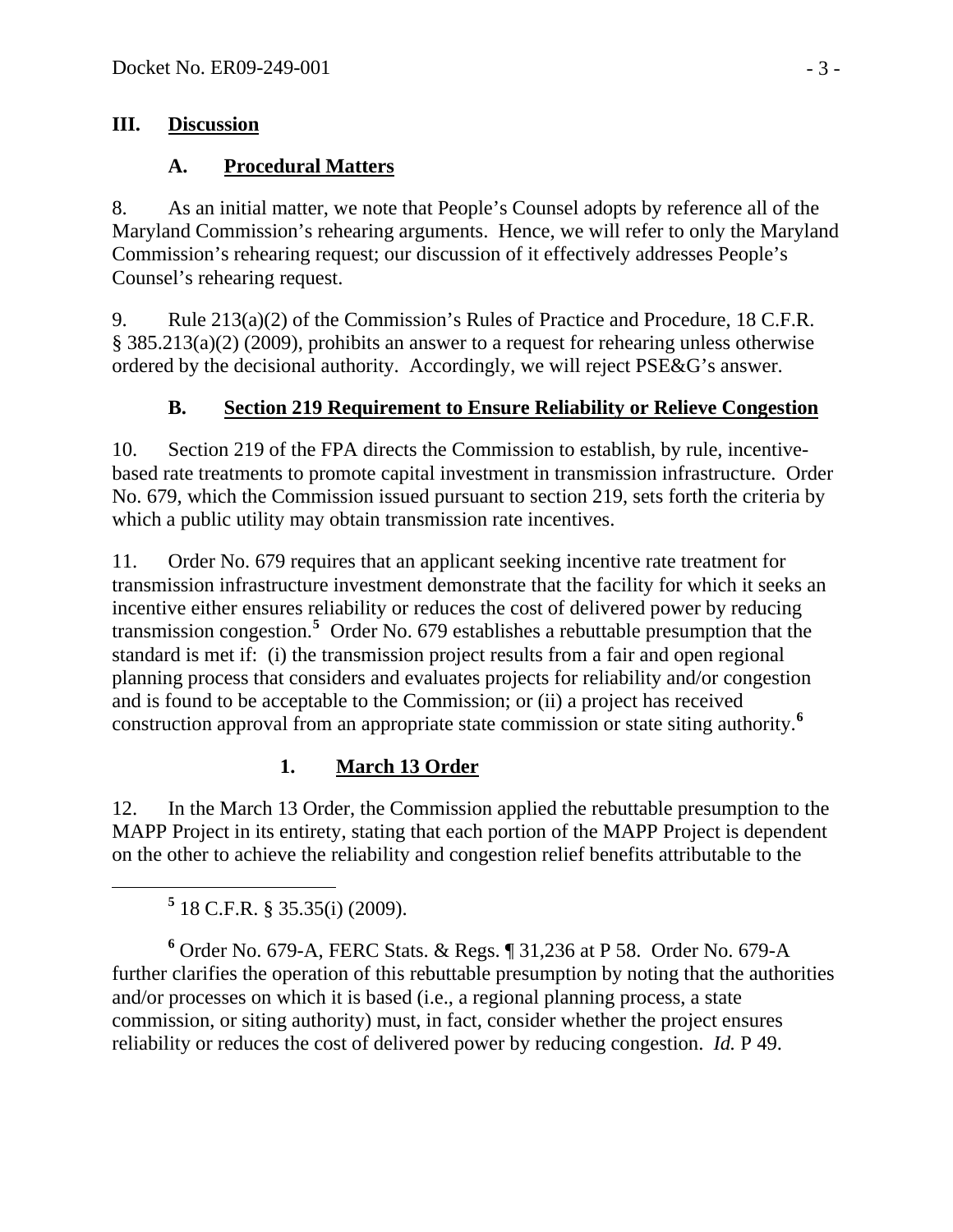project.**<sup>7</sup>** The Commission concluded, for reasons previously articulated in the *PHI Rate Incentive Order*, that there are significant region-wide benefits attributable to the MAPP Project, including increased import capability and congestion relief.**<sup>8</sup>** The Commission further found, however, that the benefits, to be fully realized, depend on the construction of the MAPP Project in each of its planned segments. Because PJM included the MAPP Project – and PSE&G's portion of it – in its 2007 RTEP, the Commission found that PSE&G's portion conditionally satisfied Order No. 679's rebuttable presumption.**<sup>9</sup>**

13. With regard to the aforementioned condition, the Commission reiterated its finding in Order No. 679 that the Commission would consider a request for an ROE incentive rate, even where the project at issue is pending approval in a regional planning process.**[10](#page-3-0)** Order No. 679 further noted that, in such a circumstance, it may be appropriate to make any requested rate treatment contingent upon the outcome of the regional planning process.**[11](#page-3-1)** Applying that approach to this case, the Commission conditioned its finding that PSE&G's portion of the MAPP Project has satisfied Order No. 679's rebuttable presumption contingent upon its approval as an RTEP project.**[12](#page-3-2)**

## **2. Rehearing Requests**

14. The Maryland Commission objects to the Commission's decision to evaluate PSE&G's rate incentive request with respect to the MAPP Project as a whole. The Maryland Commission argues that PHI's investment in its portion of the MAPP Project far exceeds PSE&G's investment, and that PHI will face special challenges that PSE&G will not, including the overhead crossing of the Delaware River and the underwater crossing of the Chesapeake Bay. The Maryland Commission agrees that PSE&G and all transmission owners involved in the MAPP Project are entitled to some incentive treatment. However, the Maryland Commission claims that the Commission awarded the ROE adder in this case without regard to PSE&G's actual undertaking.

**<sup>8</sup>** *Id.*

**<sup>9</sup>** *Id.* P 22.

<span id="page-3-0"></span>**<sup>10</sup>** *Id.* P 23.

<span id="page-3-1"></span>**<sup>11</sup>** Order No. 679, FERC Stats. & Regs. ¶ 31,222 at n.39.

<span id="page-3-2"></span>**<sup>12</sup>** March 13 Order at P 23.

**<sup>7</sup>** <sup>7</sup> March 13 Order at P 22.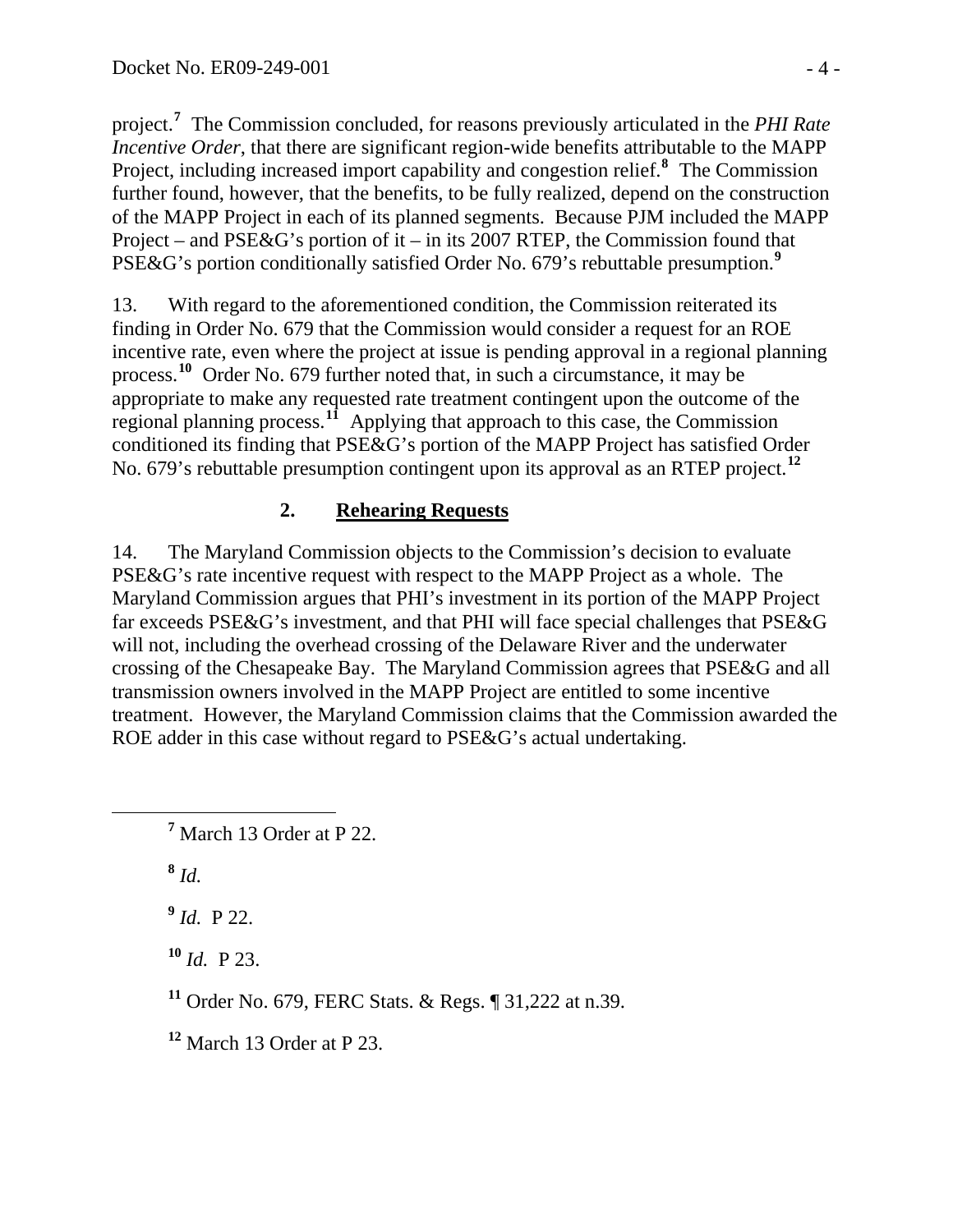### **3. Commission Determination**

15. In evaluating PSE&G's incentive rate request, the Commission considered the challenges involved with the MAPP Project as a whole, and the challenges faced by PSE&G as a participant in that broader project. The Commission found that the MAPP Project will involve significant regulatory, siting and construction risks,<sup>[13](#page-4-0)</sup> and that PSE&G's participation in that project will require a substantial investment in transmission facilities well over its average annual investment in recent years.**[14](#page-4-1)** Additionally, the Commission found that the 150 basis-point adder will improve PSE&G's cash flows, which are taken into account in the financial metrics used to attract external funding.**[15](#page-4-2)**

16. Furthermore, in the March 13 Order, the Commission indicated for the first time that, while a prospective owner of a separate segment of a transmission project involving multiple owners may continue to file a separate request for rate incentives for its segment, we encouraged them to file jointly if they intend to rely on the scope, effects and risks and challenges of the entire project as a basis for qualifying for such incentives. The Commission explained that, when presented with one such filing, the Commission can analyze most effectively the project as it evaluates the requested incentives. The Commission also stated that, although a prospective owner retains the option of filing a separate request for transmission rate incentives for its segment of a transmission project that involves multiple owners, the individual prospective owner that files in isolation from other prospective owners may not be able to rely on the overall scope, effects, risks and challenges of the entire project as a basis for qualifying for the incentive rates.**[16](#page-4-3)** Nevertheless, because the Commission first articulated the foregoing principle in the March 13 Order, we did not hold PSE&G to that standard.

17. Accordingly, we will deny rehearing with respect to arguments concerning our evaluation of the MAPP Project as a whole. We further discuss below the risks and challenges facing PSE&G as a participant in the MAPP Project and the nexus of these factors to the requested incentives.

**<sup>14</sup>** *Id*. P 52.

<span id="page-4-2"></span>**<sup>15</sup>** *Id.*

<span id="page-4-3"></span>**<sup>16</sup>** *Id.* P 55.

<span id="page-4-1"></span><span id="page-4-0"></span>**<sup>13</sup>** March 13 Order at P 51. The Commission noted the testimony of Rodney Dickens, who attested to the specific regulatory, siting and construction risks that PSE&G, not PHI, will face in building its portion of the project.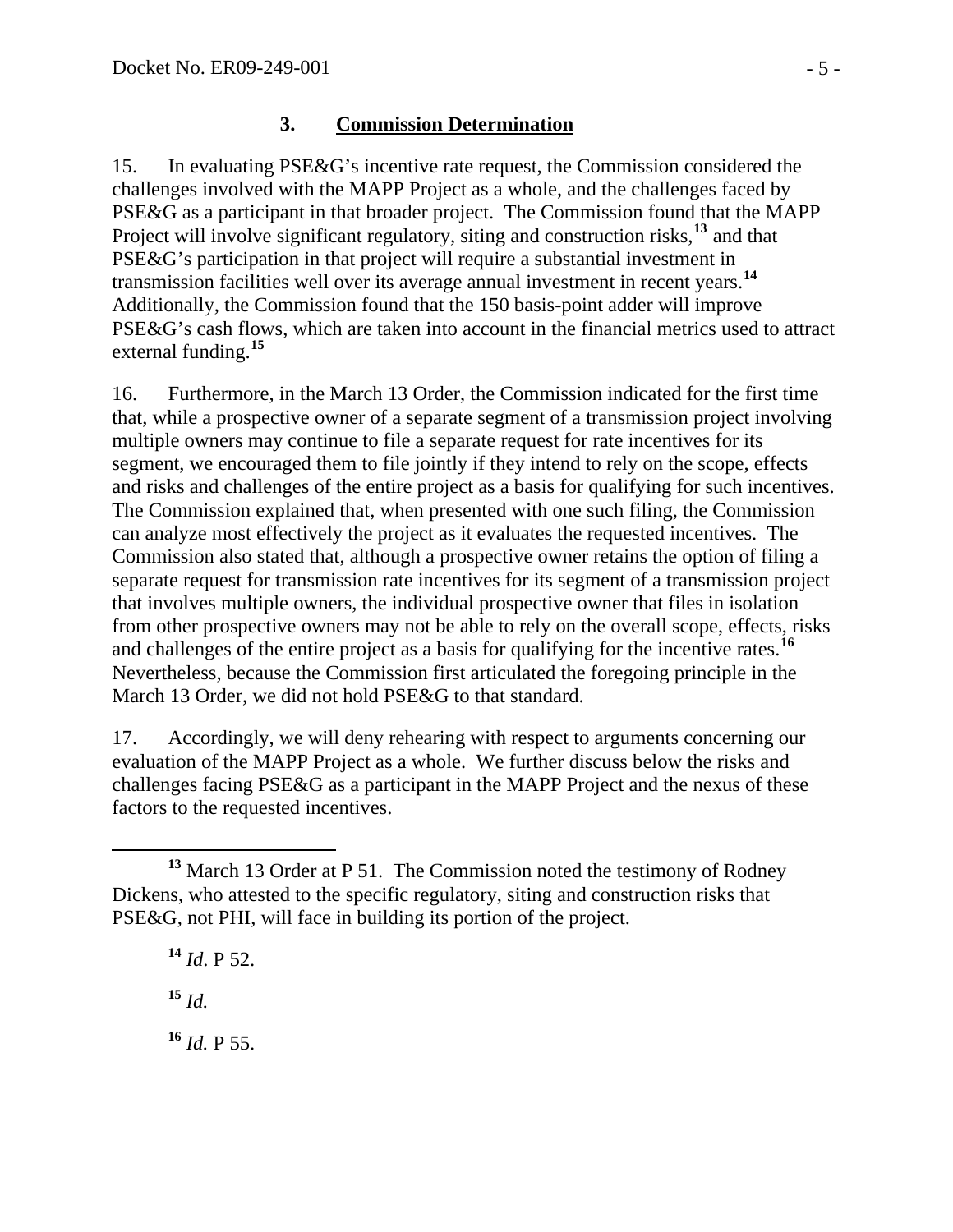### **C. Nexus Demonstration of ROE Adder**

18. Order No. 679 requires that an applicant seeking a transmission expansion incentive rate demonstrate that there is a nexus between the incentive sought and the investment being made. In Order No. 679-A, the Commission clarified that the nexus test is met when an applicant demonstrates that the total package of incentives requested is "tailored to address the demonstrable risks or challenges faced by the applicant."**[17](#page-5-0)** The Commission stated that the most compelling case for incentives are new projects t hat present special risks or challenges, not routine investments made in the ordinary course of business of expanding the system to provide safe and reliable transmission service. **[18](#page-5-1)**

scope of the project (e.g., dollar investment, increase in transfer capability, involvement long lead times, regulatory and political risk, specific financing challenges, other [19](#page-5-2). In *Baltimore Gas and Electric Co.*,<sup>19</sup> the Commission clarified how it will evaluate projects to determine whether they are routine. As explained therein, to determine whether a project is routine, the Commission will consider all relevant factors presented by the applicant. For example, an applicant may present evidence on: (1) the of multiple entities or jurisdictions, sizes, effect on region); (2) the effect of the project (e.g*.*, improving reliability or reducing congestion costs); and (3) the challenges or risks faced by the project (e.g., siting, internal competition for financing with other projects, impediments).**[20](#page-5-3)**

# **1. March 13 Order**

20. The Commission found that a sufficient nexus exists between the incentive rate requested by PSE&G and the investment PSE&G will be required to make in the MAPP Project. Finding that PSE&G's portion of the MAPP Project is an integral part of the project as a whole, the Commission first considered the risks and benefits of the MAPP Project as a whole, noting that it will span four states (which poses environmental and regulatory challenges) and improve import capability, reduce congestion, and improve reliability in the Mid-Atlantic region (providing regional and local benefits).**[21](#page-5-4)** The Commission further considered the risks faced specifically by PSE&G, including the

<span id="page-5-1"></span>**<sup>18</sup>** *Id.* P 23.

<span id="page-5-2"></span>**<sup>19</sup>** 120 FERC ¶ 61,084 (2007).

<span id="page-5-3"></span>**<sup>20</sup>** *Baltimore Gas and Electric Co.*, 120 FERC ¶ 61,084 at P 52 (2007).

<span id="page-5-4"></span>**<sup>21</sup>** March 13 Order at P 48-50.

<span id="page-5-0"></span>**<sup>17</sup>** Order No. 679-A, FERC Stats. & Regs. ¶ 31,236 at P 40.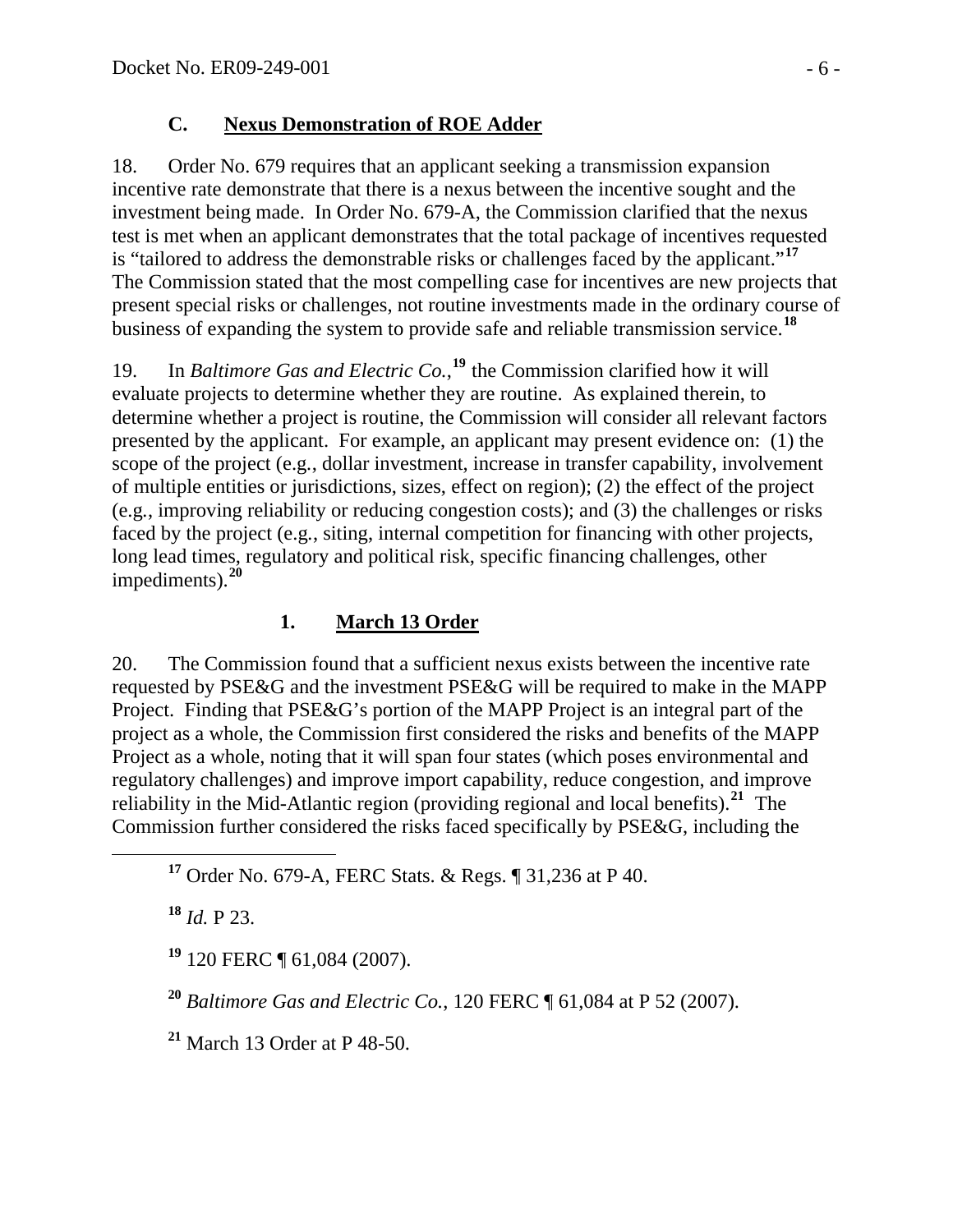increased regulatory challenges posed by the fact that New Jersey is a "Home Rule" state where the utility must negotiate with each municipality individually in terms of right-ofways, zoning approval, permits and easements.<sup>22</sup> The Commission also found that PSE&G's portion of the MAPP Project faces increased completion risks because it is tied to the overall MAPP Project, which faces challenges presented by its large scope and size, requiring approvals from multiple municipalities, multiple state siting authorities, and various federal approvals. A failure to obtain the necessary permits by any utility involved with the MAPP Project could adversely impact the entire MAPP Project.**<sup>23</sup>**

21. The Commission further found that the MAPP Project will require a substantial investment in transmission facilities well over that of PSE&G's average annual investments in recent years. The Commission agreed that the 150 basis-point adder will improve PSE&G's cash flows, which are taken into account in the financial metrics used to attract external funding. The Commission also found that the requested incentives and the cash flow implications attributable to PSE&G's authorized formula rate are not mutually exclusive but rather, together, will operate to encourage investors to invest in the MAPP Project.**[24](#page-6-0)**

## **2. Rehearing Request**

22. The Maryland Commission argues that the Commission should adopt standards to guide its determination as to whether a project is "routine" and whether there is a sufficient nexus between the project and the incentive sought. The Maryland Commission contends that Commission orders concerning incentive awards lack consistency and transparency and reflect an ad hoc approach resulting in arbitrary and capricious incentive awards, in violation of the FPA.

23. The Maryland Commission also asserts that, in applying the nexus test, the Commission should evaluate the extent to which the transmission owner's generation affiliates benefit from the transmission project. The Maryland Commission claims that the incentive pricing regulations allow transmission owners to profit from transmission enhancements that increase the access of their generation affiliates to PJM's system, without any cost allocation to the generation affiliates. The Maryland Commission

**<sup>22</sup>** *Id.* P 51.

**<sup>23</sup>** *Id.*

<span id="page-6-0"></span>**<sup>24</sup>** March 13 Order at P 51. *See also, Duquesne Light Co.*, 125 FERC ¶ 61,028, at P 57 (2008) (*citing VEPCO Rate Incentive Order*, 124 FERC ¶ 61,027, at P 113 (2008)).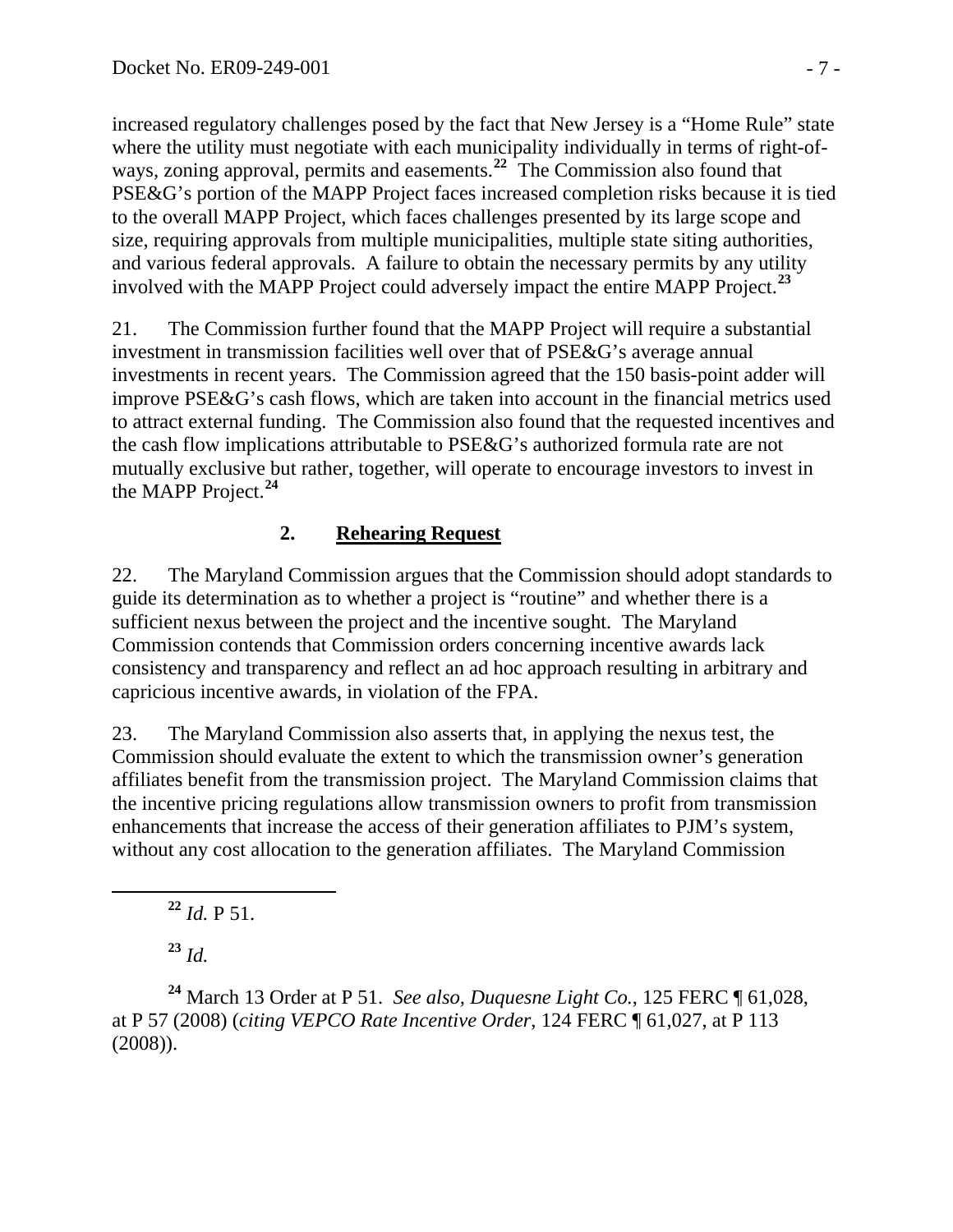$\overline{a}$ 

asserts that that the Commission should balance the public and private benefits that result from a transmission project and, if the transmission owner's generation affiliates will benefit from the project, adjust the ROE incentive to reflect such benefit. PSE&G responds that backbone transmission projects by their nature eliminate congestion and thereby allow generation to flow more readily to load and that the MAPP Project is no different. PSE&G argues that nowhere in PSE&G's pleadings or in the March 13 Order was it suggested that the MAPP Project is needed to allow the Salem and Hope Creek nuclear plants to increase output as suggested by the Maryland Commission. Rather, any impact on those nuclear plants is limited to reliability benefits in terms of improving reactive performance and transient stability margins for the nuclear generation in Southern New Jersey.**<sup>25</sup>**

24. The Maryland Commission further posits that the Commission summarily concluded, without reasoned basis or analysis, that PSE&G's portion of the MAPP Project is entitled to the same 150 basis point incentive ROE adder as PHI's portion. The Maryland Commission expresses concern that a 150 basis-point incentive ROE adder does not bear sufficient nexus to PSE&G's portion of the MAPP Project in terms of special risk or advanced technology as compared to PHI's portion. In addition, the Maryland Commission claims that PJM transmission owners already receive a 50 basispoint membership adder to coordinate with PJM and each other regarding (among other things) RTEP planning and investment, and, therefore, PSE&G will earn a total of 200 additional basis points for its portion of the MAPP project.

### **3. Commission Determination**

25. We reject as beyond the scope of this proceeding the Maryland Commission's argument that this Commission should adopt standards for determining whether a project is routine or bears a sufficient nexus to the incentives being sought. In Order No. 679-A, the Commission rejected assertions that it should establish specific criteria for evaluating eligibility for incentives and instead stated that it would, on a case-by-case basis, require each applicant to justify the incentives it requests.**[26](#page-7-0)** Since issuing Order No. 679-A, the

<span id="page-7-0"></span>**<sup>26</sup>** Order No. 679, FERC Stats. & Regs. ¶ 31,222 at P 43; Order No. 679-A, FERC Stats. & Regs. ¶ 31,236 at P 24 ("The purpose of the Final Rule was to establish criteria

**<sup>25</sup>** PSE&G also notes that the *VEPCO Rate Incentive Order* found that the MAPP Project, plus the new nuclear generating facilities at North Anna and Calvert Cliffs, will provide a significant source of energy to the Delmarva Peninsula and New Jersey. PSE&G argues that ensuring that the transmission grid is sufficient to continue to deliver the output of interconnected nuclear generation plants will inure to customers in the region in providing both low cost generation supply and reliable service. *Id*. at n.9 (*citing VEPCO Rate Incentive Order*, 124 FERC ¶ 61,027 at P 8).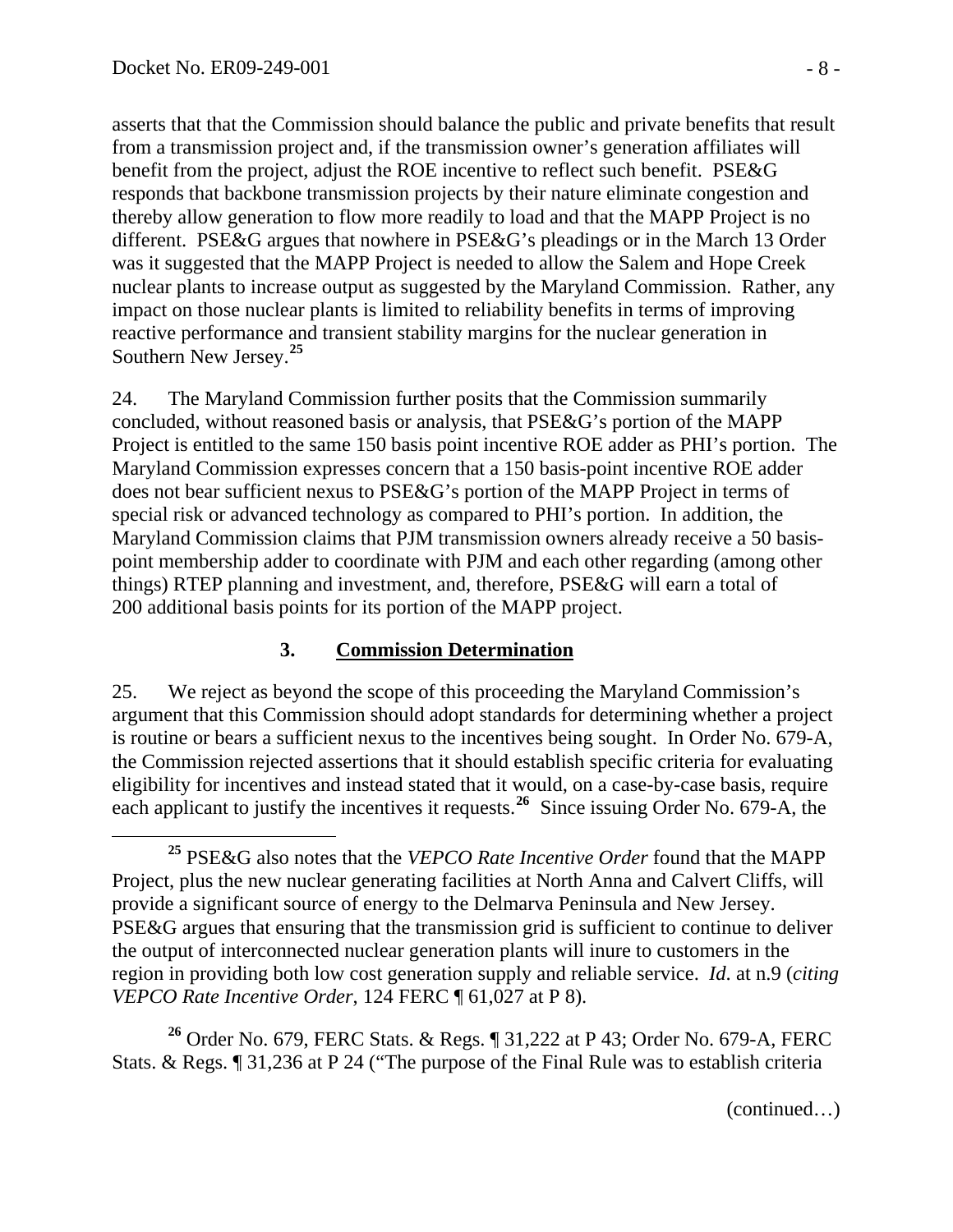Commission has consistently rejected requests for standardized criteria and, consistent with our precedent, we will do so here.<sup>27</sup>

26. We also reject the Maryland Commission's argument that the Commission should consider whether and to what degree the transmission owners' generation affiliates may benefit from the project. The Maryland Commission maintains that transmission projects may benefit PSE&G's generation affiliates, but it alleges no specific benefits to PSE&G's generation affiliates beyond its vague assertion. In any event, Order No. 679 does not require an examination of whether any affiliates or non-affiliates have generation assets that are interconnected to the grid and which will be less congested after the new transmission line is constructed, and we decline to expand Order No. 679 to include such an examination. The Maryland Commission's proposal could hinder efforts to increase transmission investment under EPAct 2005 and Order No. 679 by reducing incentives to transmission investment by the very entities that Congress directed the Commission to encourage to build transmission. Further, the Maryland Commission's suggestion that the ROE incentives should be calibrated based in part on benefits of a project to the transmission owner's generation affiliates would, in effect, have the Commission adopt a form of cost-benefit analysis. But, Order No. 679 determined not to adopt a cost-benefit analysis for incentives requests.**[28](#page-8-0)**

27. We disagree with the Maryland Commission's claim that the 150 basis-point incentive ROE adder does not bear sufficient nexus to PSE&G's portion of the project in terms of special risks or advanced technology as compared to PHI's portion. As explained in the March 13 Order and above, we analyzed PSE&G's proposed incentives in the context of its participation in the MAPP project, and in particular, analyzed the particular regulatory, siting, and construction risks faced by PSE&G as a participant in that project.<sup> $\overline{29}$  $\overline{29}$  $\overline{29}$ </sup> As noted in the *PHI Rate Incentive Order*, there are significant region-

 $\overline{a}$ to be applied in individual cases, not to provide an exhaustive list of situations where incentives will be granted or denied.").

**<sup>27</sup>** *Baltimore Gas and Electric Co.*, 127 FERC ¶ 61,201, at P 27 (2009) (*citing Baltimore Gas and Electric Co.*, 120 FERC ¶ 61,084 at P 52-55), *order on reh'g*, *Baltimore Gas and Electric Co.*, 130 FERC ¶ 61,210, at P 39 & n.64 (2010) (*citing* Order No. 679-A, FERC Stats. & Regs. ¶ 31,236 at P 24 ("The purpose of the Final Rule was to establish criteria to be applied in individual cases, not to provide an exhaustive list of situations where incentives will be granted or denied.")).

<span id="page-8-1"></span><span id="page-8-0"></span>**<sup>28</sup>** Order No. 679, FERC Stats. & Regs. ¶ 31,222 at p 65; Order No. 679-A, FERC Stats. & Regs. ¶ 31,236 at P 35.

**<sup>29</sup>** *See* March 13 Order at P 48-52, 55.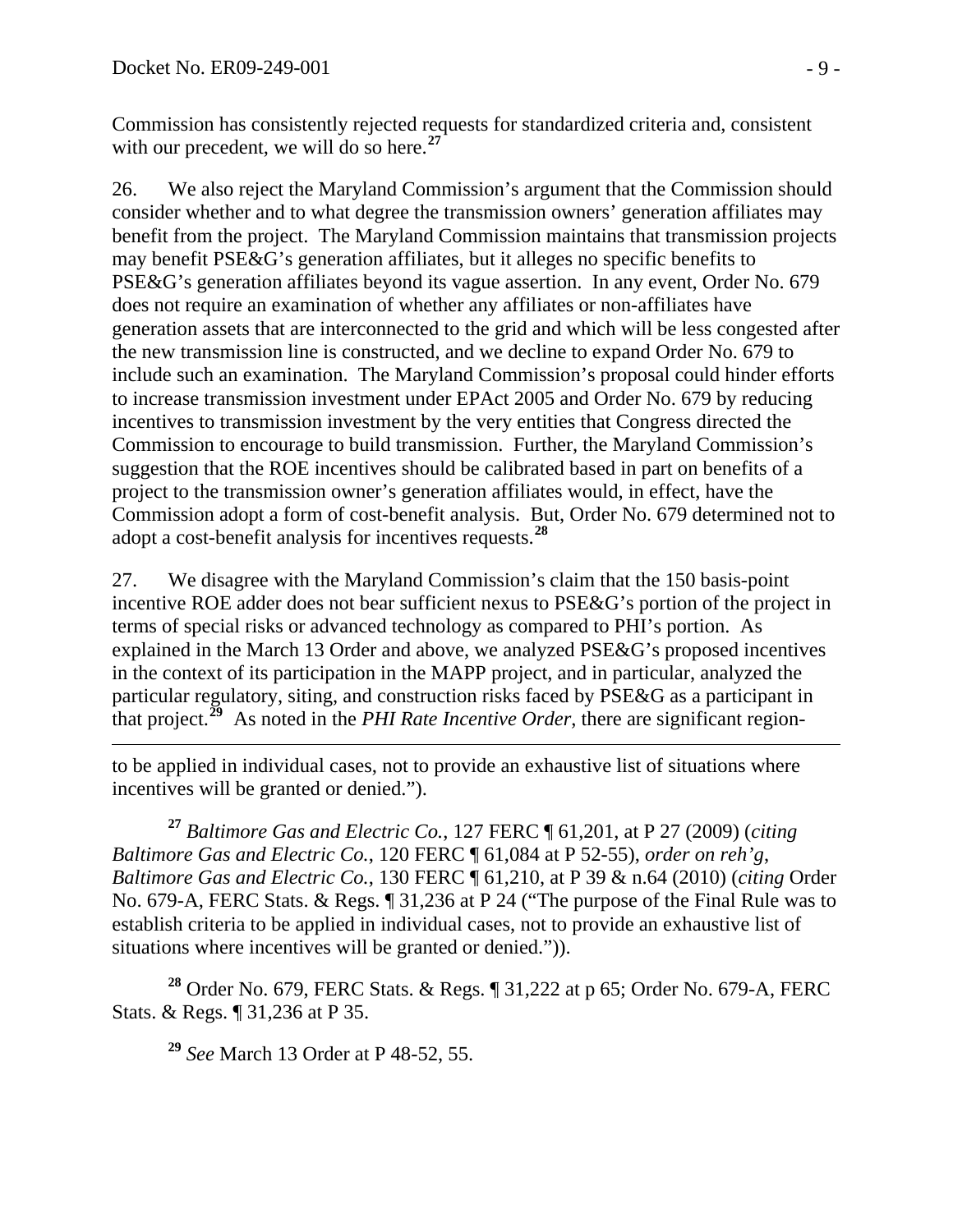wide benefits attributable to the MAPP Project, including increased import capability and congestion relief.**<sup>30</sup>**

28. Specifically, in the March 13 Order, the Commission took into account the financial, regulatory, and environmental risks, technical challenges, and use of advanced transmission technologies associated with the MAPP Project in its determination of whether an ROE adder should be granted for PSE&G's participation in the MAPP Project.<sup>[31](#page-9-0)</sup> The Commission found that PSE&G had shown a sufficient nexus between the risks and challenges it faced to warrant the conditional granting of a 150 basis point ROE adder.**[32](#page-9-1)** Similarly, we took into account the risks associated with PJM cancelling the project through the RTEP process, the numerous federal and state approvals needed, and the inability of PSE&G or another co-owner to get the necessary permits and siting approvals that could cause cancellation of the project, when we conditionally granted the abandonment incentive.**[33](#page-9-2)** The Commission then looked at the total package of incentives and found that PSE&G had sufficiently demonstrated that it faces risks and challenges as a participant in the MAPP project that warrants the full package of incentives. The Commission noted that unlike PHI, PSE&G did not ask for Construction Work in Progress cost recovery.**[34](#page-9-3)** The Commission's regulations require the applicant to demonstrate, *inter alia*, that the "total package of incentives is tailored to address the demonstrable risk or challenges faced by the applicant in undertaking the project."**[35](#page-9-4)** The Commission found in the March 13 Order that PSE&G had sufficiently demonstrated the risks and challenges it faces as a participant in the MAPP Project to warrant the granting of the total package of incentives, including the 150 basis point ROE adder and the abandonment incentive, contingent on PSE&G portion of the MAPP Project being approved by PJM's Board of Managers as a RTEP project.**[36](#page-9-5)**

**<sup>30</sup>** *PHI Rate Incentive Order* at P 22.

**<sup>31</sup>** *Id.* P 48-52.

<span id="page-9-1"></span><span id="page-9-0"></span> $\overline{a}$ 

**<sup>32</sup>** March 13 Order at P 48.

**<sup>33</sup>** *Id.* P 51.

**<sup>34</sup>** *Id.* P 75.

**<sup>35</sup>** 18 C.F.R. § 35.35(d) (2009).

<span id="page-9-5"></span><span id="page-9-4"></span><span id="page-9-3"></span><span id="page-9-2"></span>**<sup>36</sup>** We note that, subsequent to issuance of the March 13 Order, the 2009 RTEP 2014 Baseline Analysis revealed that the Indian River to Salem portion of the MAPP Project, which includes PSE&G's portion of the MAPP Project, is not required through

(continued…)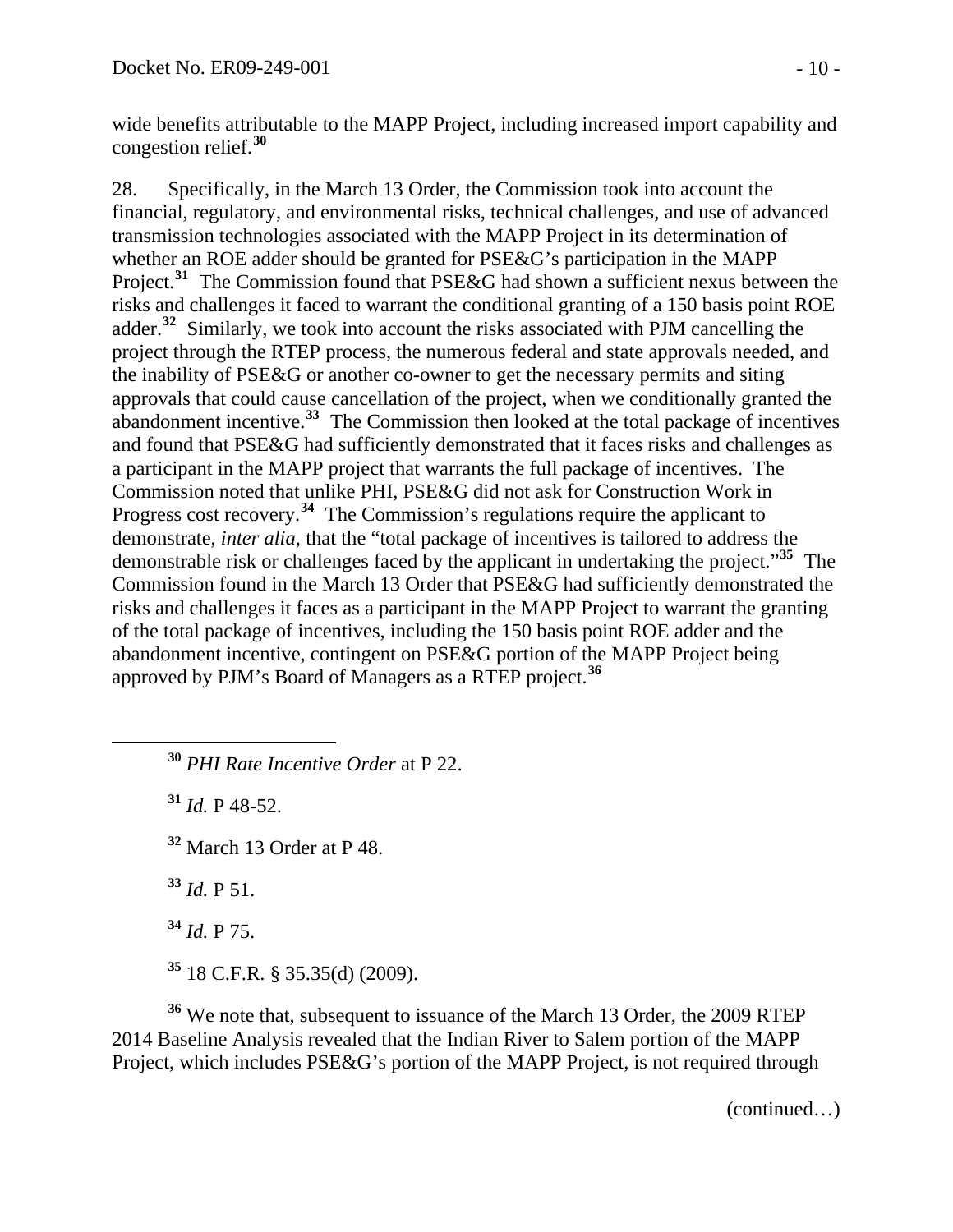29. Regarding the Maryland Commission's suggestion that the 200 basis-point ROE adder for the MAPP Project, which included the 50 basis points ROE adder for PSE&G's membership in PJM, is excessive, the Commission considered the justness and reasonableness of the 150 basis point ROE project adder with the previously granted 50 basis point ROE for RTO participation in the March 13 Order's section 205 analysis of the ROE. The Commission determined that the two ROE adders, when added to PSE&G's base ROE of 11.18 that was accepted as part of its formula rate filing, would result in an overall ROE for PSE&G's portion of the MAPP Project of 13.18 percent which is in the range of reasonable returns based on the discounted cash flow analysis submitted by PSE&G, as supported by expert testimony.**[37](#page-10-0)** The Commission thus found that the combination of the 150 basis point ROE project adder and the 50 basis point ROE adder for RTO participation would result in just and reasonable rates. We therefore reject the Maryland Commission's rehearing request regarding the awarding of 200 basis points of ROE adders for PSE&G's portion of the MAPP Project.

# **D. Other Rehearing Arguments**

30. The Maryland Commission further contends that the Commission acted arbitrarily and capriciously, and contrary to its own regulation, policy and prior incentive pricing orders, by failing to consider other available and more targeted ratemaking treatments in determining the appropriate incentive ROE for PSE&G. The Maryland Commission claims that the March 13 Order does not provide a sufficient explanation as to why PSE&G's formula rates and guaranteed recovery of abandonment costs do not operate to reduce the need for a full 150 basis point ROE adder. The Maryland Commission states that granting the entire package of incentives may indeed attract more investors for PSE&G, but that the Commission has never before articulated investor satisfaction alone as a basis for awarding ROE adders. The Maryland Commission opines that incentive packages should be designed to attract investors in transmission, but must also protect consumers from unnecessary costs. Finally, the Maryland Commission asserts that the Commission should hold an evidentiary hearing to analyze the package of incentives granted.

### **Commission Determination**

31. We disagree with the Maryland Commission's arguments that the Commission failed to adequately consider more targeted ratemaking treatments, including a reduction

<span id="page-10-0"></span> $\overline{a}$ 2024 and currently has not been included in the PJM RTEP. *See Baltimore Gas & Elec. Co.*, 130 FERC  $\P$  61, 210, at P 4 (2010).

**<sup>37</sup>** March 13 Order at P 62.